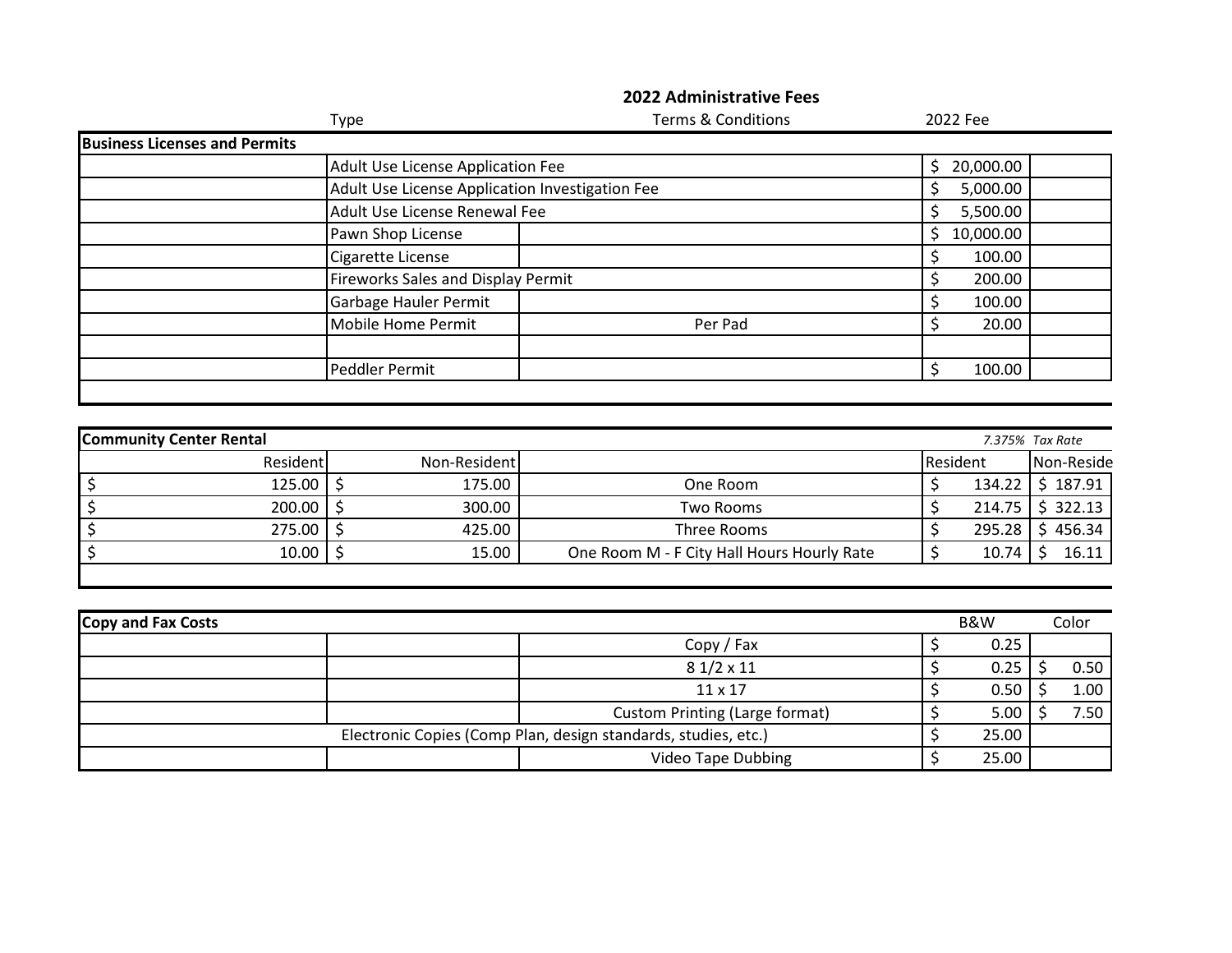## **2021 Administrative Fees**

| Fines<br><b>Terms and Contions</b> |                          |                                                   |  |       |  |
|------------------------------------|--------------------------|---------------------------------------------------|--|-------|--|
|                                    | Code Violations          | Includes but not limited to: weeds, mowing, trash |  | 50.00 |  |
|                                    | <b>Smoking Violation</b> | Underage smoking                                  |  | 75.00 |  |
|                                    | Vehicle Impound          | Towing Fee and Administrative Fee                 |  | 50.00 |  |
|                                    | Impound Storage          | Per 24 hours                                      |  | 15.00 |  |

| <b>Pet Fees and Fines</b> |                       |             |  |        |  |  |
|---------------------------|-----------------------|-------------|--|--------|--|--|
|                           | Dog Off Leash         |             |  | 35.00  |  |  |
|                           | Animal Pick-up Charge |             |  | 50.00  |  |  |
|                           | Impoundment Fines     | 1st Offense |  | 35.00  |  |  |
|                           |                       | 2nd Offense |  | 75.00  |  |  |
|                           |                       | 3rd Offense |  | 100.00 |  |  |

| <b>Service Fees and Miscellaneous</b> |                                    |                                               |         |                              |
|---------------------------------------|------------------------------------|-----------------------------------------------|---------|------------------------------|
|                                       | <b>Public Notice &amp; Mailing</b> |                                               |         | Cost plus \$50 min staff tim |
|                                       | <b>Recording Fees</b>              |                                               |         | Cost plus \$50 min staff tim |
|                                       | <b>Rental Housing inspection</b>   |                                               |         |                              |
|                                       | <b>Returned Check Charge</b>       |                                               | 29.00   |                              |
|                                       | <b>Election Filing Fee</b>         |                                               | 15.00   |                              |
|                                       | Deliquent Charge Certification     |                                               | 50.00   |                              |
|                                       | Special Assessment Search          |                                               | 25.00   |                              |
|                                       | <b>Municipal Subsidy</b>           | (application for Tax Increment Financing, Tax |         |                              |
|                                       | <b>Application Escrow</b>          | Abatement, etc.)                              | \$9,000 |                              |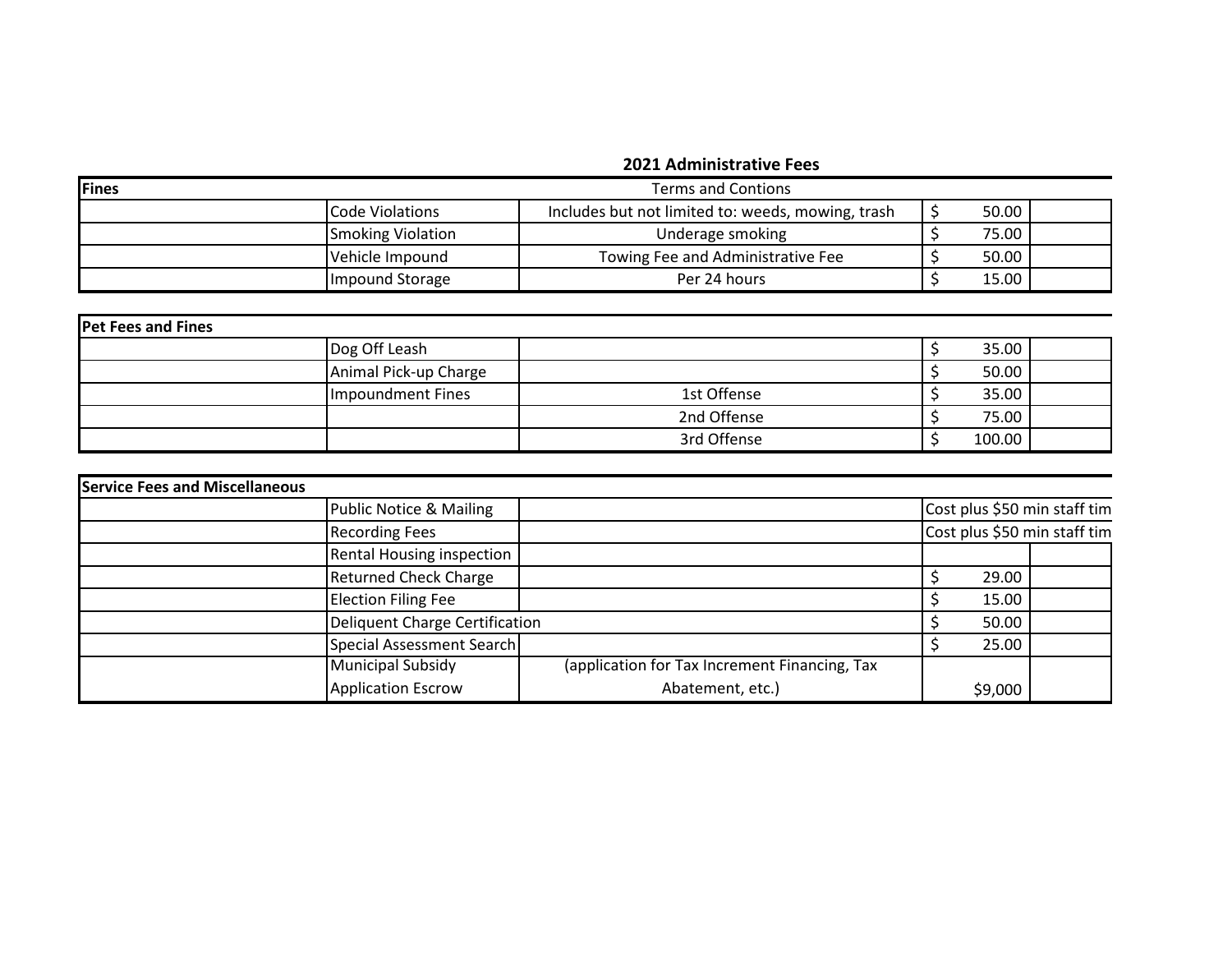| Plus \$50 per truck |
|---------------------|
|                     |
|                     |
|                     |
|                     |

| :nt                 |  |
|---------------------|--|
| <b>Includes Tax</b> |  |
| <b>Includes Tax</b> |  |
| <b>Includes Tax</b> |  |
| <b>Includes Tax</b> |  |
|                     |  |

| per page |
|----------|
| per page |
| per page |
| per page |
|          |
|          |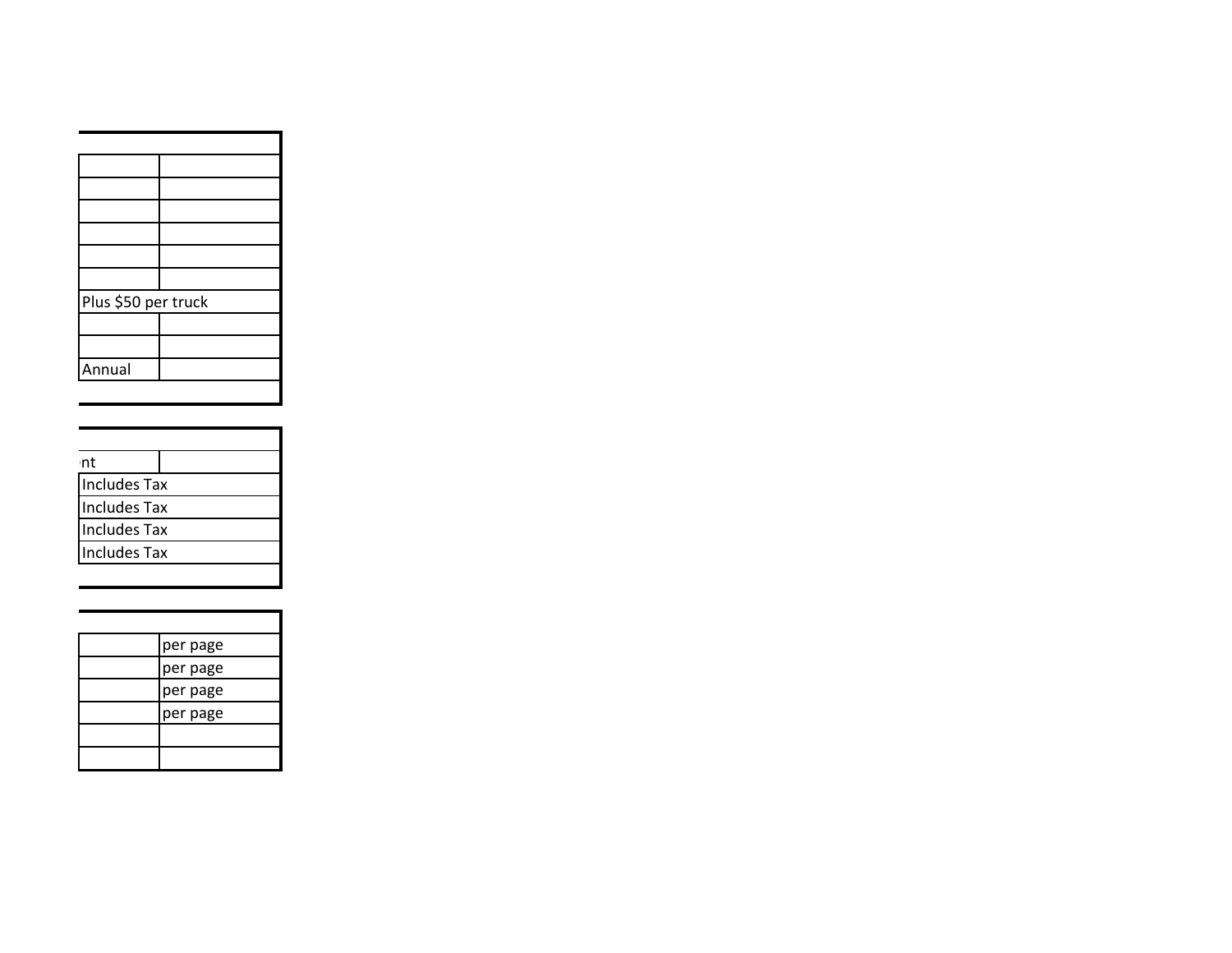| Plus actual cost incurred |  |  |  |  |  |
|---------------------------|--|--|--|--|--|
|                           |  |  |  |  |  |
| Plus cost of tow          |  |  |  |  |  |
|                           |  |  |  |  |  |

| Kennel fees not included |
|--------------------------|
| Kennel fees not included |
| Kennel fees not included |

| e |                            |
|---|----------------------------|
| e |                            |
|   | Per Rental Inspection Ord. |
|   |                            |
|   |                            |
|   |                            |
|   |                            |
|   |                            |
|   |                            |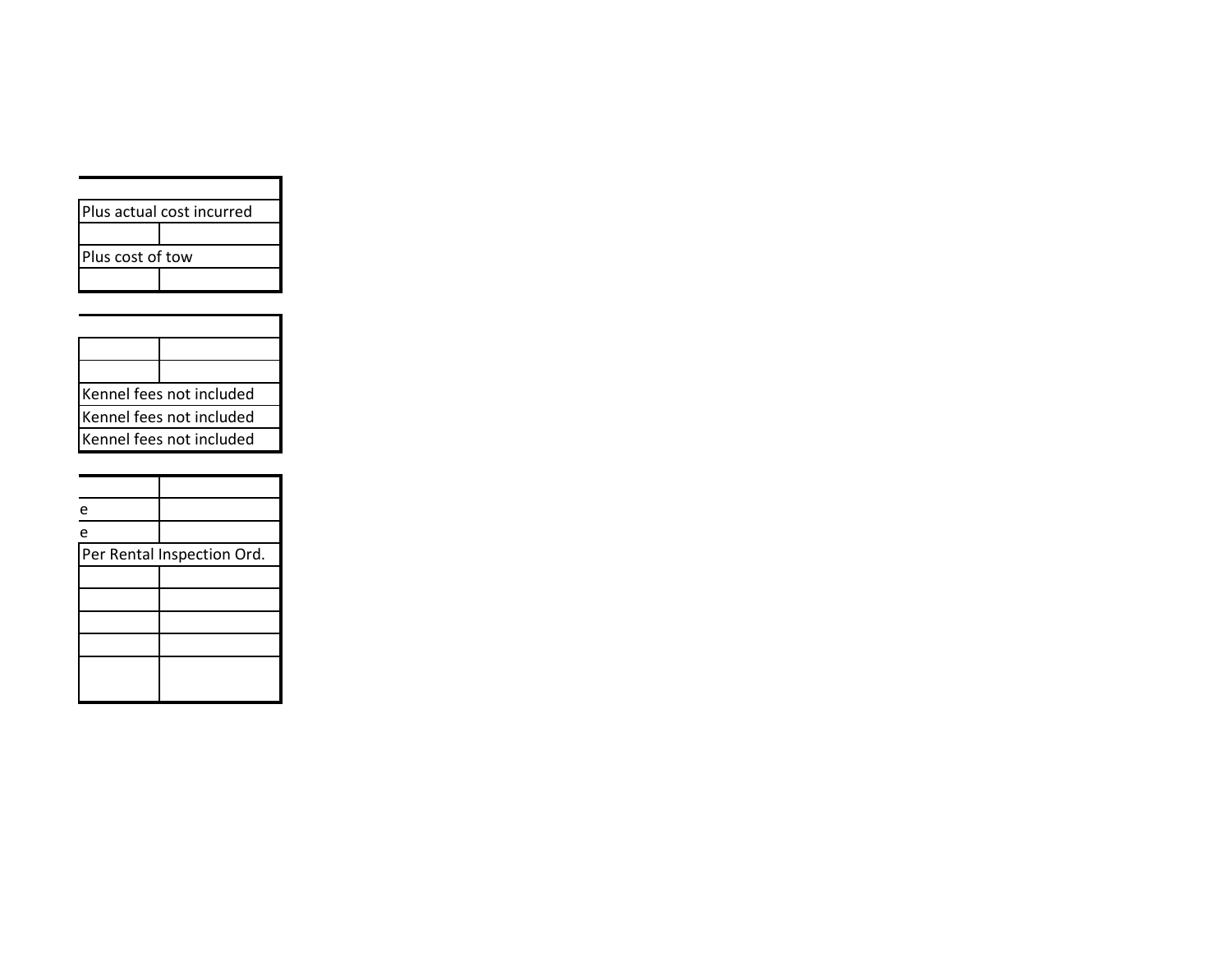## **2022 Liquor Fees**

| Type                                                          |    |          |                                                                 |
|---------------------------------------------------------------|----|----------|-----------------------------------------------------------------|
| 3.2% Malt Liquor On-Sale                                      | \$ | 200.00   |                                                                 |
| 3.2% Malt Liquor Off-Sale                                     |    | 240.00   |                                                                 |
| Consumption & Display, Bottle Club                            |    |          | 300.00 \$250 state license fee + \$50 City license fee          |
| Consumption & Display, One Day                                |    | 25.00    |                                                                 |
| Bed and Breakfast On-Sale Wine License                        | Ś  | 2,000.00 |                                                                 |
| Wine/Strong Beer License On-Sale (this includes Sunday sales) |    | 2,000.00 |                                                                 |
| Off-Sale Intoxicating Liquor License                          | \$ |          | 240.00 State Maximum allowed by law                             |
| <b>Off-Sale Small Brewer</b>                                  |    | 300.00   | Includes Sunday Growler sales                                   |
| <b>Off-Sale Brew Pub</b>                                      | \$ | 300.00   | Includes Sunday Growler sales                                   |
| <b>Off-Sale Microdistillery</b>                               | \$ | 240.00   | State Maximum allowed by law                                    |
| On-Sale Intoxicating Liquor License                           |    | 5,000.00 |                                                                 |
| Sunday On-Sale Intoxicating liquor                            | \$ | 200.00   |                                                                 |
| On-Sale Brewer Tap Room                                       | \$ | 300.00   |                                                                 |
| On-Sale Brew Pub                                              |    | 300.00   |                                                                 |
| On-Sale Microdistillery Cocktail Room                         |    | 300.00   |                                                                 |
| Temporary 3.2% Malt Liquor On-Sale                            | \$ | 10.00    | One Day                                                         |
| Temporary 3.2% Malt Liquor On-Sale                            | \$ |          | 30.00 Multi day up to 3 days                                    |
| Temporary Liquor On-Sale                                      |    | 50.00    | One day                                                         |
| Temporary Liquor On-Sale                                      | \$ |          | 200.00 Multi day up to 4 days                                   |
| License Investigation Fee                                     | \$ |          | 500.00   All License Types/Deposit Plus Additional Costs if Any |
| 2 a.m. License                                                |    | Varies   | Set by State on Application                                     |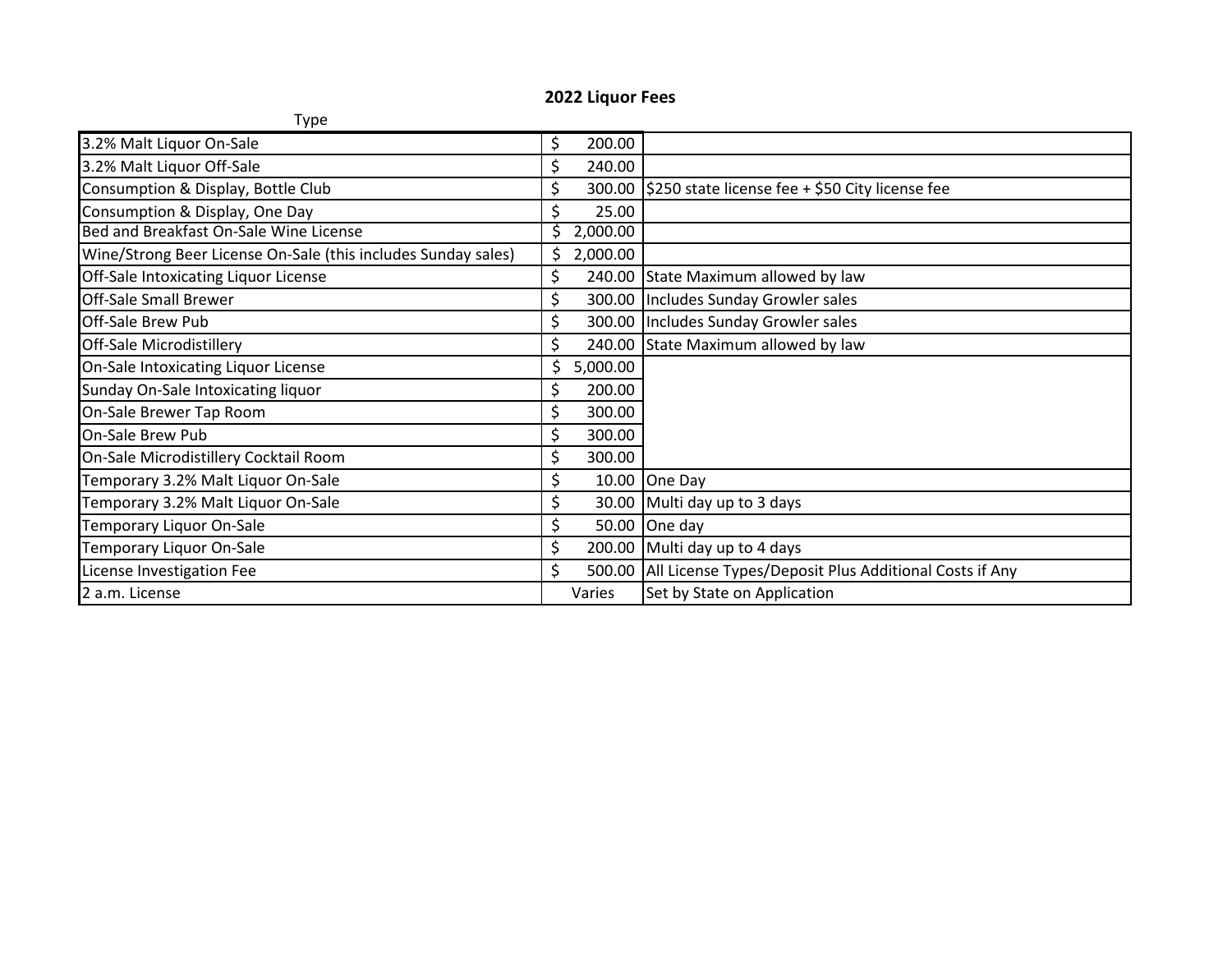| Type                             | <b>Terms and Conditions</b>                     | 2022 Fee |                               |
|----------------------------------|-------------------------------------------------|----------|-------------------------------|
| <b>Sewer - Monthly</b>           |                                                 |          |                               |
| Monthly Basic Charge             | Rate per ERU (Equivalent Residential Unit)      | \$       | 21.53                         |
| 1 to 2,000 gallons               | Usage: 1-2000 gallons                           | \$       | 2.97                          |
| $2001 +$ gallons                 | per 1000 gallons PLUS rate shown above          | \$       | 6.25                          |
|                                  |                                                 |          |                               |
| <b>Commercial Sewage Dumping</b> | per 1000 gallons                                | \$       | 39.50                         |
| Non-metered sewer                |                                                 | \$       | 13.02                         |
|                                  |                                                 |          |                               |
| <b>Stormwater - Monthly</b>      |                                                 |          |                               |
| Monthly Basic Charge             |                                                 | \$       | 4.13                          |
|                                  |                                                 |          |                               |
| <b>Water - Monthly</b>           |                                                 |          |                               |
| Water Base Charge                | Rate per ERU (Equivalent Residential Unit)      | \$       | 19.15                         |
| Minnesota Water Testing Fee      |                                                 | \$       | 0.81                          |
| 1-2,000 gallons                  | per 1000 gallons                                | \$       | 2.05                          |
| 2001-8000                        | per 1000 gallons PLUS rate shown above          | \$       | 3.98                          |
| 8001-15000                       | per 1000 gallons PLUS rate shown above          | \$       | 4.84                          |
| 15001-50000                      | per 1000 gallons PLUS rate shown above          | \$       | 5.13                          |
| 50000+                           | per 1000 gallons PLUS rate shown above          | \$       | 5.68                          |
|                                  |                                                 |          |                               |
| <b>Hydrant Use</b>               | Minimum Charge                                  | \$       | First 10,000 gallons<br>40.00 |
|                                  |                                                 | \$       | Per 1,000 over 10,000<br>6.00 |
| <b>Hydrant Meter deposit</b>     | Refundable if returned in preexisting condition | \$       | 500.00                        |
|                                  |                                                 |          |                               |
| Utility Penalty (late fee)       | 10% of unpaid balance per month                 |          |                               |

## **2022 Utility Fees**

| <b>Utility Area Charges</b> |                          |  |          |                 |  |  |  |
|-----------------------------|--------------------------|--|----------|-----------------|--|--|--|
|                             | Sewer Area Charge        |  | 3,132.88 | Per acre        |  |  |  |
|                             | <b>Water Area Charge</b> |  |          | 804.39 Per acre |  |  |  |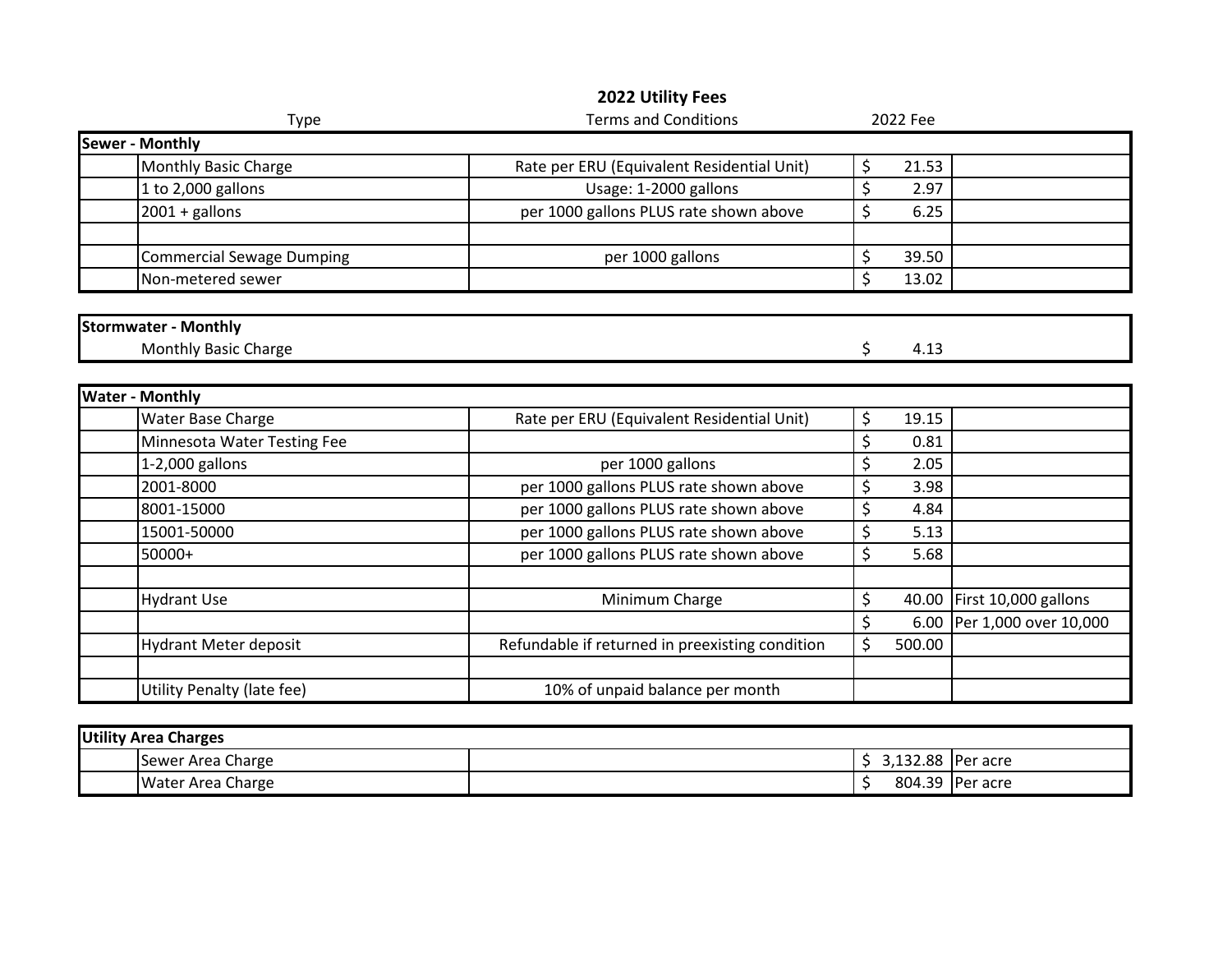|                                                       | 2022 Utility Fees           |                        |                        |
|-------------------------------------------------------|-----------------------------|------------------------|------------------------|
| <b>Utility Connection Charges</b>                     | <b>Terms and Conditions</b> |                        |                        |
| Sewermain Trunk Charge                                | Fee is per ERU              | \$4,819.82             |                        |
| Sewer Inspection Fee                                  |                             | \$<br>55.00            |                        |
|                                                       |                             |                        |                        |
| Storm System Charge                                   | Fee is per ERU              | \$1,877.96             |                        |
| <b>Watermain Trunk Charge</b>                         | Fee is per ERU              | \$4,287.29             |                        |
| Water Inspection Fee                                  |                             | \$<br>55.00            |                        |
| Water Meter Reinspection fee                          |                             | \$<br>130.00           |                        |
|                                                       | Radio Remote                | \$<br>425.00           |                        |
| 5/8" Meter, MXU, horns and connections                | Minimum 1 hour installation | \$.<br>450.00          |                        |
| 1"' Meter, MXU, horns and connections                 |                             | \$<br>555.00           |                        |
| 11/2" Meter, MXU and flanges                          |                             | \$1,270.00             |                        |
| 2"' Meter, MXU and flanges                            |                             | Cost plus installation |                        |
| 2" C2 compound, MXU and flanges                       |                             | Cost plus installation |                        |
| 3" C2 compound, MXU and flanges                       |                             | Cost plus installation |                        |
| 4" C2 compound, MXU and flanges                       |                             | Cost plus installation |                        |
| Water Service Involuntary Disconnect Charge           |                             | \$<br>155.00           |                        |
| Water Service Voluntary Reconnect & Disconnect Charge |                             | \$                     | 52.00 lirrigation only |
| Water Service Involuntary Reconnect Charge            |                             | Ś.<br>155.00           |                        |

| Utility Miscellaneous |                                                  |                       |  |            |                 |  |  |  |
|-----------------------|--------------------------------------------------|-----------------------|--|------------|-----------------|--|--|--|
|                       | Televise Lines<br>2 person crew - 1 hour minimum |                       |  |            | 175.00 Per hour |  |  |  |
|                       | Utility research                                 | Minimum 1 hour charge |  |            | 50.00 Per hour  |  |  |  |
|                       | <b>Water Meter Testing Fee</b>                   |                       |  | 50.00      |                 |  |  |  |
|                       |                                                  |                       |  |            |                 |  |  |  |
|                       | Utility Franchise Application Fee                |                       |  | \$5,000.00 |                 |  |  |  |
|                       | <b>Utility Franchise Escrow</b>                  |                       |  | 5,000.00   |                 |  |  |  |

| <b>Watering Restrictions</b> |  |             |                  |  |  |  |
|------------------------------|--|-------------|------------------|--|--|--|
|                              |  | 1st Offense | Warning/Citation |  |  |  |
|                              |  | 2nd Offense | 75.00            |  |  |  |
|                              |  | 3rd Offense | 250.00           |  |  |  |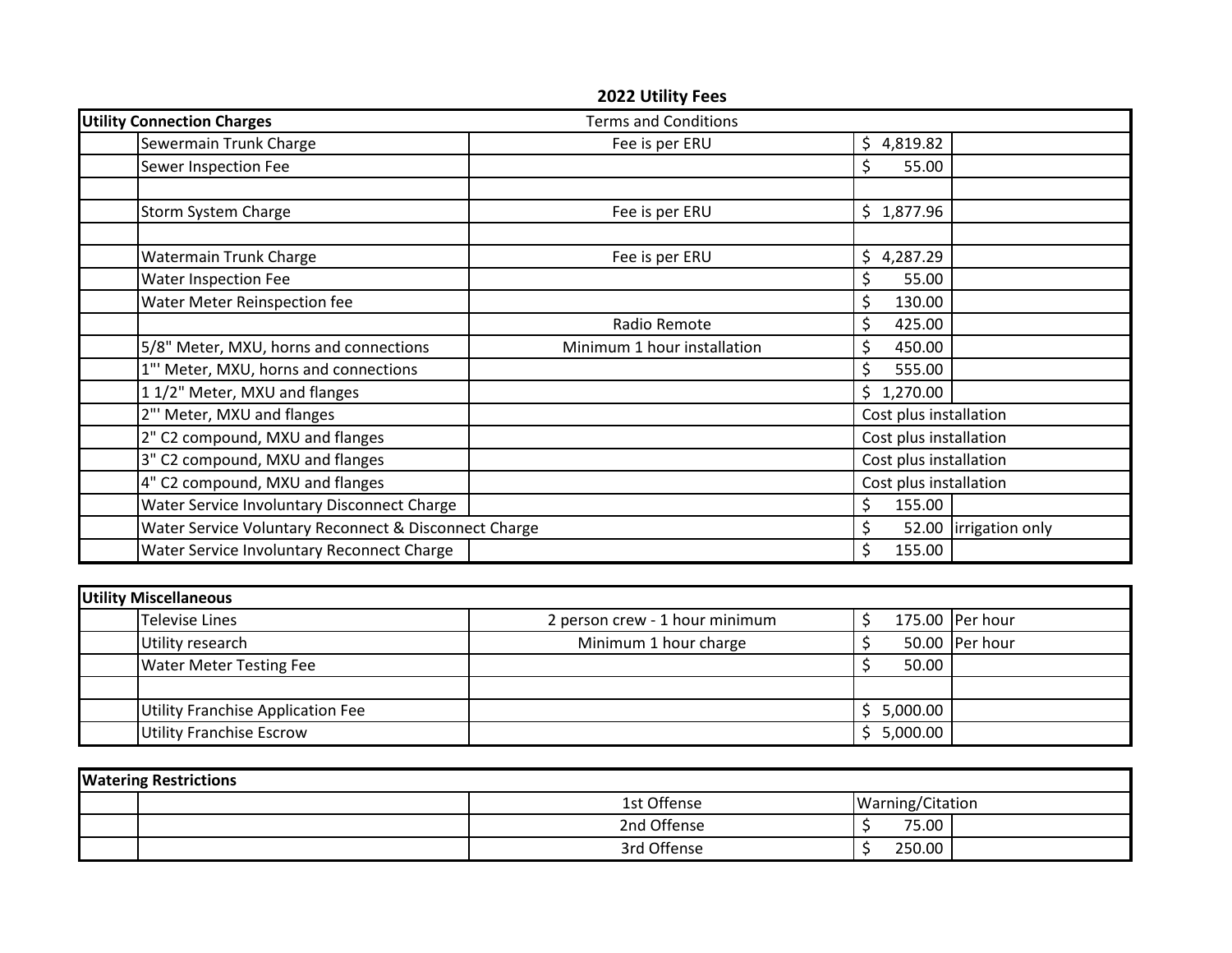## **2022 Planning Zoning Fees**

|                        | Type                                                                                                                                                                       | <b>Terms and Conditions</b>                 |             |                          |  |  |  |
|------------------------|----------------------------------------------------------------------------------------------------------------------------------------------------------------------------|---------------------------------------------|-------------|--------------------------|--|--|--|
| <b>Escrow Deposits</b> |                                                                                                                                                                            |                                             |             |                          |  |  |  |
|                        | Cell/Antenna Tower                                                                                                                                                         | Prior to site plan review/CUP               | \$10,000.00 |                          |  |  |  |
|                        | <b>Environmental Assessment Worksheet</b>                                                                                                                                  | Costs accumulated by city                   |             | Cost estimate            |  |  |  |
|                        | New Development Escrow                                                                                                                                                     | Required as part of sketch plan application | \$15,000.00 |                          |  |  |  |
|                        | Project Deemed Necessary by Council                                                                                                                                        |                                             | \$10,000.00 |                          |  |  |  |
|                        | Resident or Non-Resident Requested feasibility study                                                                                                                       | <b>Council Approval Required</b>            |             | Cost plus \$1,500 escrow |  |  |  |
|                        |                                                                                                                                                                            |                                             |             |                          |  |  |  |
|                        | Developer shall maintain the escrow account in good standing throughout the planning process. If the escrow account falls below a zero balance, the city may stop all work |                                             |             |                          |  |  |  |
|                        | on the project until the account is replenished to the pre-determined amount. Any remaining funds in the escrow account will be refunded upon completion of the project    |                                             |             |                          |  |  |  |
|                        | and acceptance by the city.                                                                                                                                                |                                             |             |                          |  |  |  |
|                        |                                                                                                                                                                            |                                             |             |                          |  |  |  |

| <b>Planning and Zoning Fees</b> |                                                                             |                             |            |                       |  |
|---------------------------------|-----------------------------------------------------------------------------|-----------------------------|------------|-----------------------|--|
|                                 | <b>Annexation Application Fee</b>                                           | 5 acres or less             | \$200.00   |                       |  |
|                                 | Annexation Application Fee                                                  | Greater than 5 acres        | \$500.00   |                       |  |
|                                 | Appeal                                                                      |                             | \$200.00   |                       |  |
|                                 |                                                                             |                             |            |                       |  |
|                                 | <b>Engineering Grading Survey Review</b>                                    |                             |            | Cost incurred by City |  |
|                                 | Vacation of Property, Public Right-of-Way and Easements                     |                             | \$250.00   |                       |  |
|                                 | Zoning Permit (Fences 6' or less, swimming pool, shed less than 120 SF, pat | One Time Administrative Fee | \$75.00    |                       |  |
|                                 | <b>Subdivision Plat Extension</b>                                           |                             | \$50.00    |                       |  |
|                                 | Subdivision                                                                 | Sketch Plan                 | \$500.00   |                       |  |
|                                 |                                                                             | Preliminary Plat            | \$500.00   | Plus \$10 per lot     |  |
|                                 |                                                                             | <b>Final Plat</b>           | \$400.00   | Plus \$10 per lot     |  |
|                                 |                                                                             |                             |            |                       |  |
|                                 | Petition for Municipal Services                                             | One Time Administrative Fee | \$250.00   | Non-Refundable        |  |
|                                 |                                                                             | Escrow                      | \$1,500.00 |                       |  |
|                                 |                                                                             |                             |            |                       |  |
|                                 | Comprehensive Plan Amendment                                                | One Time Administrative Fee | \$750.00   | Non-Refundable        |  |
|                                 |                                                                             | Escrow                      | \$2,500.00 |                       |  |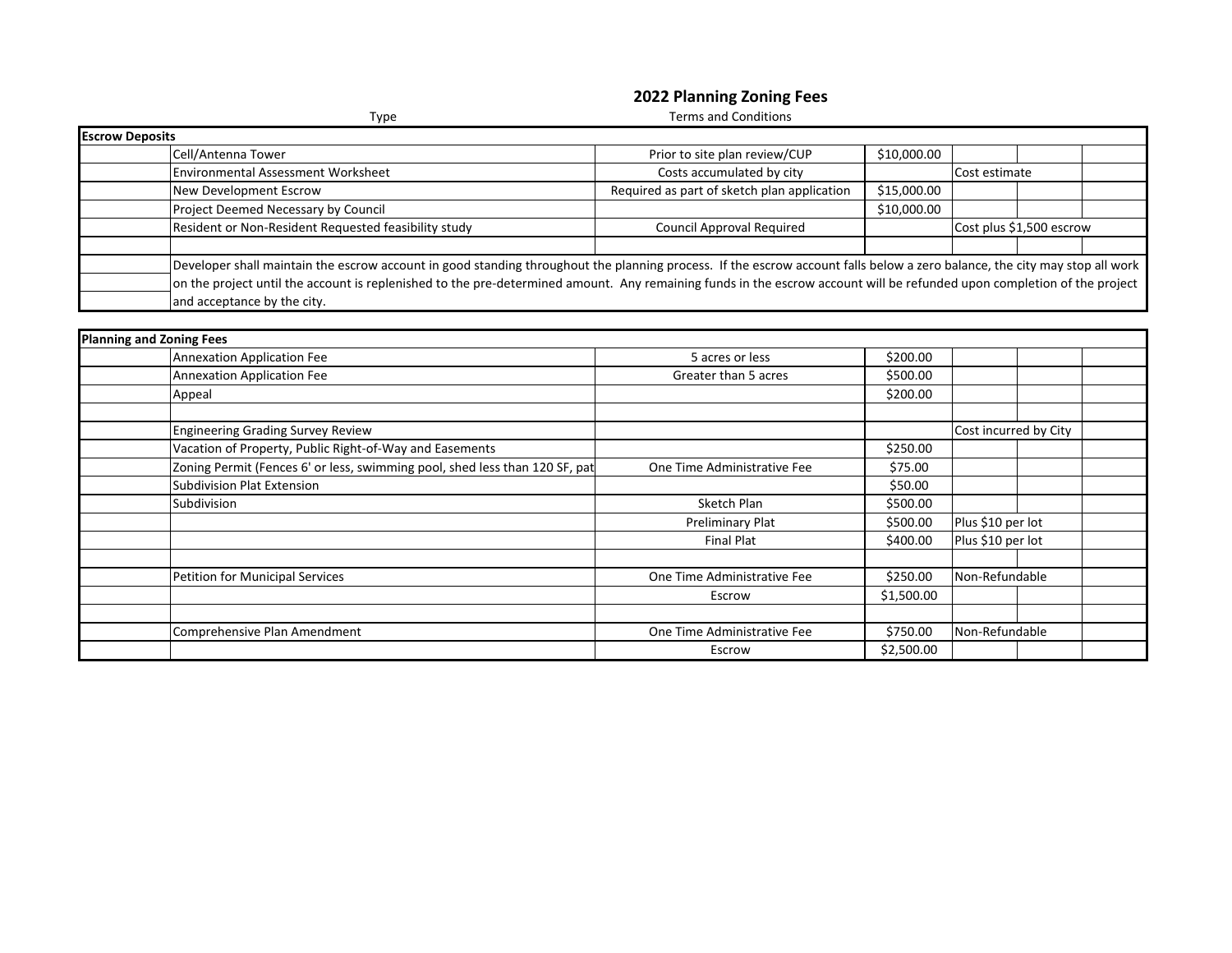## **2022 Planning Zoning Fees**

| <b>Planning and Zoning Fees Continued</b>                                                                                                                                                                                                                                                                                                                                                                                                                                                                                                                                                                                                                                                                                                                                                                                                                                                                                                                      | One Time Administrative Fee | Escrow     |  |  |
|----------------------------------------------------------------------------------------------------------------------------------------------------------------------------------------------------------------------------------------------------------------------------------------------------------------------------------------------------------------------------------------------------------------------------------------------------------------------------------------------------------------------------------------------------------------------------------------------------------------------------------------------------------------------------------------------------------------------------------------------------------------------------------------------------------------------------------------------------------------------------------------------------------------------------------------------------------------|-----------------------------|------------|--|--|
| Boundary Adjustment/Lot Split                                                                                                                                                                                                                                                                                                                                                                                                                                                                                                                                                                                                                                                                                                                                                                                                                                                                                                                                  | \$500.00                    | \$1,500.00 |  |  |
| Conditional Use Permit, Variance, Interim Use Permit                                                                                                                                                                                                                                                                                                                                                                                                                                                                                                                                                                                                                                                                                                                                                                                                                                                                                                           | \$500.00                    | \$1,500.00 |  |  |
| Minor Subdivision (Lot division or consolidation)                                                                                                                                                                                                                                                                                                                                                                                                                                                                                                                                                                                                                                                                                                                                                                                                                                                                                                              | \$500.00                    | \$1,500.00 |  |  |
| Site Plan                                                                                                                                                                                                                                                                                                                                                                                                                                                                                                                                                                                                                                                                                                                                                                                                                                                                                                                                                      | \$500.00                    | \$1,500.00 |  |  |
| Site Plan Amendment                                                                                                                                                                                                                                                                                                                                                                                                                                                                                                                                                                                                                                                                                                                                                                                                                                                                                                                                            | \$500.00                    | \$1,500.00 |  |  |
| Rezoning                                                                                                                                                                                                                                                                                                                                                                                                                                                                                                                                                                                                                                                                                                                                                                                                                                                                                                                                                       | \$500.00                    | \$1,500.00 |  |  |
| Zoning Text Amendment                                                                                                                                                                                                                                                                                                                                                                                                                                                                                                                                                                                                                                                                                                                                                                                                                                                                                                                                          | \$500.00                    | \$1,500.00 |  |  |
| Other Planning Requests of the City Council                                                                                                                                                                                                                                                                                                                                                                                                                                                                                                                                                                                                                                                                                                                                                                                                                                                                                                                    | \$500.00                    | \$1,500.00 |  |  |
|                                                                                                                                                                                                                                                                                                                                                                                                                                                                                                                                                                                                                                                                                                                                                                                                                                                                                                                                                                |                             |            |  |  |
| In addition to the application fee, the applicant for development plan review must also pay all costs incurred by the City including City staff time, legal, engineering,<br>administrative, building inspection services, and services of other persons or entities employed or contracted by the City for, or in any way involved in, the review and<br>inspection of the development plan and public utility extensions contemplated thereby, including but not limited to streets, sidewalks, trails, water lines, sanitary sewer<br>lines, storm sewer lines, street lights, electric and gas lines, water retention areas and all other improvements intended for public use or benefit constructed or caused to be<br>constructed by the owner and under no condition shall the fee be refunded for the failure of the City to approve the development plan. All charges incurred for this review<br>shall be the sole responsibility of the applicant. |                             |            |  |  |
| All fees are doubled for after the fact applications                                                                                                                                                                                                                                                                                                                                                                                                                                                                                                                                                                                                                                                                                                                                                                                                                                                                                                           |                             |            |  |  |

**Miscellaneous**

Driveway Deposit \$ 1,000.00

| <b>Meetings</b> |                        |                            |  |        |                            |  |  |  |
|-----------------|------------------------|----------------------------|--|--------|----------------------------|--|--|--|
|                 | <b>Regular Meeting</b> | Planning or City Council   |  | 100.00 |                            |  |  |  |
|                 | Special Meeting Fee    | <b>Planning Commission</b> |  | 200.00 |                            |  |  |  |
|                 |                        | Park Commission            |  | 200.00 |                            |  |  |  |
|                 |                        | City Council               |  | 250.00 |                            |  |  |  |
|                 | Sign Permit            |                            |  | 100.00 |                            |  |  |  |
|                 | Sign Permit Appeal Fee |                            |  |        | 500.00 Plus \$1,500 Escrow |  |  |  |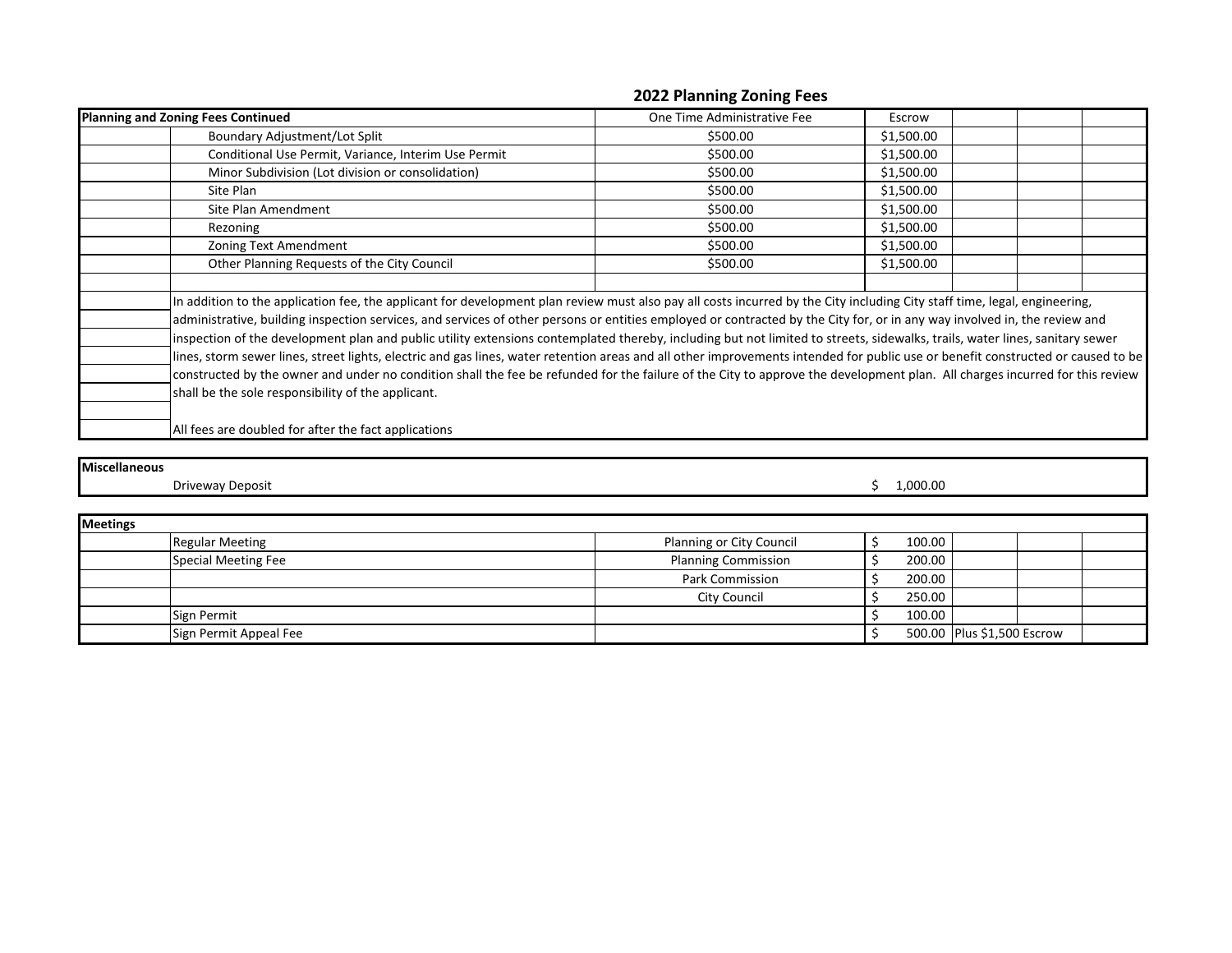| Type                                                   | <b>Terms and Conditions</b>                      |        |                 |                 |
|--------------------------------------------------------|--------------------------------------------------|--------|-----------------|-----------------|
| Watertown Organization/Team Annual Field Use Fee       | Per Season (spring, summer, fall, winter)        |        | 300.00 Plus Tax | 7.375% Tax Rate |
| Non-Watertown Organization/Team Seasonal Field Use Fee | Per Season (spring, summer, fall, winter)        |        | 500.00 Plus Tax |                 |
| Watertown Team Field Use for Short Season              | Less than 12 events including practice           |        | 75.00 Plus Tax  |                 |
| Non-Watertown Organization/Team Field Use Fee          | Per day/Event                                    |        | 60.00 Plus Tax  |                 |
| <b>Resident Park Facility Reservation Fee</b>          | Per Day                                          |        | 25.00 Plus Tax  |                 |
| Non-Resident Park Facility Reservation Fee             | Per Day                                          |        | 35.00 Plus Tax  |                 |
| Concession Usage Fee (Per Year)                        | Per Year                                         |        | 50.00 Plus Tax  |                 |
| Single Event (Circus, Race, Event, etc.)               |                                                  |        | 250.00 Plus Tax |                 |
| Deposit per key (Concessions, Press Box, Restrooms)    |                                                  | 25.00  |                 |                 |
| Damage Deposit for concession Stand                    |                                                  | 100.00 |                 |                 |
| Damage Deposit for scoreboard remote                   |                                                  | 100.00 |                 |                 |
| Damage Deposit for shelter/general use                 |                                                  | 100.00 |                 |                 |
| Damage/Cleanup Deposit Single Event                    |                                                  | 250.00 |                 |                 |
|                                                        |                                                  |        |                 |                 |
|                                                        |                                                  |        |                 |                 |
| <b>Highland Park Lights</b>                            | Non-Watertown Teams                              |        | 60.00 Per game  |                 |
| <b>Hockey Rink Lights</b>                              |                                                  |        | 60.00 Per use   |                 |
| <b>Key Deposit</b>                                     | Concessions, press box, restrooms, warming house |        | 25.00 Per key   |                 |

| <b>Park Dedication</b>      | i per acre<br>aluation/                      | 10.000.00 |
|-----------------------------|----------------------------------------------|-----------|
|                             |                                              |           |
| <b>Tree Replacement Fee</b> | r caliper inch for trees not replaced<br>Per | 100.00    |

### **2022 Park Fees**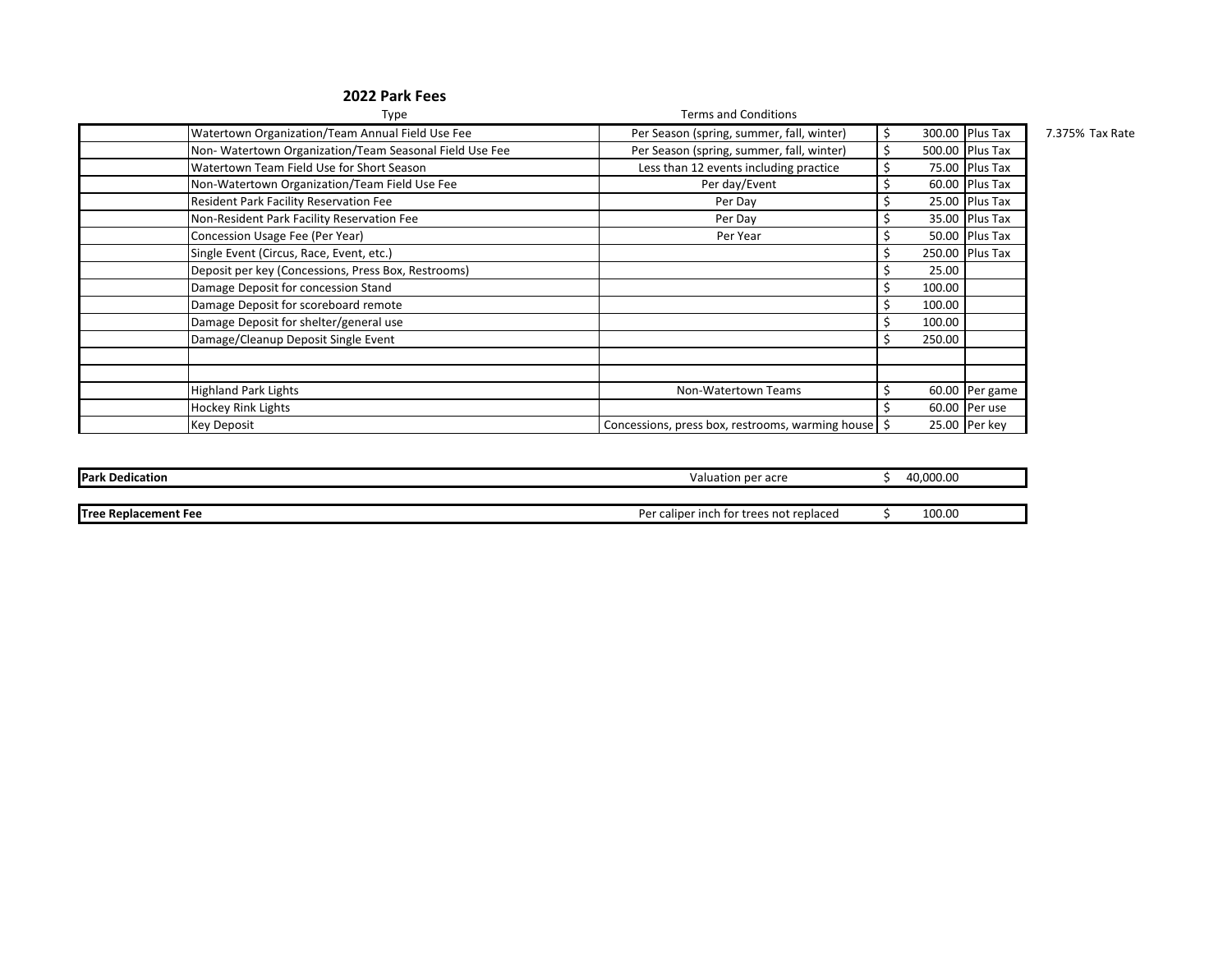#### **2022 Building Permit Fees**

|                                    | <b>Total Valuation</b>                                                                | Fees                                                                                                                                                                                      |  |  |
|------------------------------------|---------------------------------------------------------------------------------------|-------------------------------------------------------------------------------------------------------------------------------------------------------------------------------------------|--|--|
| <b>Permit Fees</b>                 | \$0 to \$2,000.00                                                                     | \$75.00 minimum. \$28.00 for the first \$500.00 plus \$3.70 for each \$100.00 or fraction thereof, to and including \$2,000.00.                                                           |  |  |
|                                    | \$2,001.00 to \$25,000.00                                                             | \$83.50 for the first \$2,000.00 plus \$16.55 for each additional \$1,000.00 or fraction thereof, to and including \$25,000.00.                                                           |  |  |
|                                    | \$25,001.00 to \$50,000.00                                                            | \$464.15 for the first \$25,000.00 plus \$12 for each additional \$1,000.00 or fraction thereof, to and including \$50,000.00.                                                            |  |  |
|                                    | \$50,001.00 to \$100,000.00                                                           | \$764.15 for the first \$50,000.00 plus \$8.45 for each additional \$1,000.00 or fraction thereof, to and including \$100,000.00.                                                         |  |  |
|                                    | \$100,001.00 to \$500,000.00                                                          | \$1,186.65 for the first \$100,000.00 plus \$6.75 for each additional \$1,000.00 or fraction thereof, to and including \$500,000.00.                                                      |  |  |
|                                    | \$500,001.00 to \$1,000,000.00                                                        | \$3,886.65 for the first \$500,000.00 plus \$5.50 for each additional \$1,000.00 or fraction thereof, to and including \$1,000,000.00                                                     |  |  |
|                                    | \$1,000,001.00 and up                                                                 | \$6,636.65 for the first \$1,000,000.00 plus \$4.50 for each additional \$1,000.00 or fraction thereof.                                                                                   |  |  |
|                                    |                                                                                       | Permit Valuations will be based on the supplied construction value with a minimum of the calculated value from the approved building department valuation schedule                        |  |  |
|                                    |                                                                                       |                                                                                                                                                                                           |  |  |
|                                    |                                                                                       |                                                                                                                                                                                           |  |  |
| <b>Building Permit Fee:</b>        |                                                                                       |                                                                                                                                                                                           |  |  |
|                                    | Schedule is 100% of the above fee schedule for Residential and Commercial Projects.   |                                                                                                                                                                                           |  |  |
|                                    |                                                                                       | (Includes all Residential and Commercial building permits, Commercial plumbing permits, Commercial Mechanical permits, fire alarm/suppression permits, demolitions, etc.)                 |  |  |
|                                    |                                                                                       | when plan review is required - all permits are valuation-based unless otherwise specified)(Fences over 7', sheds over 200 sq. ft, and retaining walls over 4' required a building permit) |  |  |
|                                    |                                                                                       |                                                                                                                                                                                           |  |  |
|                                    |                                                                                       |                                                                                                                                                                                           |  |  |
|                                    |                                                                                       |                                                                                                                                                                                           |  |  |
|                                    | Residential Building Permit: \$75.00 minimum                                          |                                                                                                                                                                                           |  |  |
|                                    | Commercial Building Permit: \$75.00 minimum                                           |                                                                                                                                                                                           |  |  |
|                                    | Commercial Plumbing Permit: \$75.00 minimum                                           |                                                                                                                                                                                           |  |  |
|                                    | Commercial Mechanical Permit: \$75.00 minimum                                         |                                                                                                                                                                                           |  |  |
|                                    |                                                                                       |                                                                                                                                                                                           |  |  |
| <b>Plan Check Fee:</b>             |                                                                                       |                                                                                                                                                                                           |  |  |
|                                    | 65% of the Building Permit fee for Residential and Commercial Projects                |                                                                                                                                                                                           |  |  |
|                                    | Master Plan: For similar plans submitted under a master plan: 25%.                    |                                                                                                                                                                                           |  |  |
|                                    |                                                                                       | Review of State-Approved Plans: 25% of the plan review required by the adopted fee schedule (for orientation to the plans)                                                                |  |  |
|                                    |                                                                                       |                                                                                                                                                                                           |  |  |
|                                    |                                                                                       |                                                                                                                                                                                           |  |  |
|                                    |                                                                                       |                                                                                                                                                                                           |  |  |
|                                    | State Surcharge Fee: For Residential and Commercial Projects                          |                                                                                                                                                                                           |  |  |
|                                    |                                                                                       | Schedule is based on the currently adopted State Surcharge Table - per MN Statute 326B. State Surcharge is applicable on all permits unless otherwise noted.                              |  |  |
|                                    |                                                                                       |                                                                                                                                                                                           |  |  |
|                                    |                                                                                       |                                                                                                                                                                                           |  |  |
|                                    | Building Site Condition Escrow (erosion control & infrastructure protection): \$2,000 |                                                                                                                                                                                           |  |  |
|                                    |                                                                                       |                                                                                                                                                                                           |  |  |
|                                    |                                                                                       |                                                                                                                                                                                           |  |  |
| Sediment & Erosion Control Fee:    |                                                                                       |                                                                                                                                                                                           |  |  |
|                                    |                                                                                       | .0006 x permit valuation for all Building Permits except Re-Roof, Re-Side, Re-Window, Decks and Interior Remodels.                                                                        |  |  |
|                                    |                                                                                       | Minimum \$150.00 New Home or Commercial Construction, Minimum \$50.00 on any other non-exempt Construction.                                                                               |  |  |
|                                    |                                                                                       |                                                                                                                                                                                           |  |  |
| <b>Inspections and Other Fees:</b> |                                                                                       |                                                                                                                                                                                           |  |  |
|                                    | Reinspection fee: \$50.00                                                             |                                                                                                                                                                                           |  |  |
|                                    |                                                                                       | Additional plan review required by changes, additions, or revisions to approved plans: \$75.00 (one-half hour minimum)                                                                    |  |  |
|                                    | Inspections for which no fee is specifically indicated (minimum 1/2 hour): \$75.00    |                                                                                                                                                                                           |  |  |
|                                    |                                                                                       | Commercial Site Inspection (includes initial SEC), required on all new construction (new building and accessory structures): \$90.00                                                      |  |  |
|                                    |                                                                                       | Residential Site Inspection (includes initial SEC), required on all new construction (new homes, detached garages, and accessory structures: \$60.00                                      |  |  |
|                                    | Building Site Condition Escrow (erosion control & infrastructure protection): \$2,000 |                                                                                                                                                                                           |  |  |
|                                    |                                                                                       | Inspections outside of normal business hours (will include travel time both ways - 2 hour minimum): \$75.00                                                                               |  |  |
|                                    | Copy Charge (black/white 8.5x11 and 8.5x14) \$.25/sheet                               |                                                                                                                                                                                           |  |  |
|                                    | Copy Charge (black/white 11x17) \$.50/sheet                                           |                                                                                                                                                                                           |  |  |
|                                    | Copy Charge (color 8.5x11 and 8.5x14) \$1.00/sheet                                    |                                                                                                                                                                                           |  |  |
|                                    |                                                                                       |                                                                                                                                                                                           |  |  |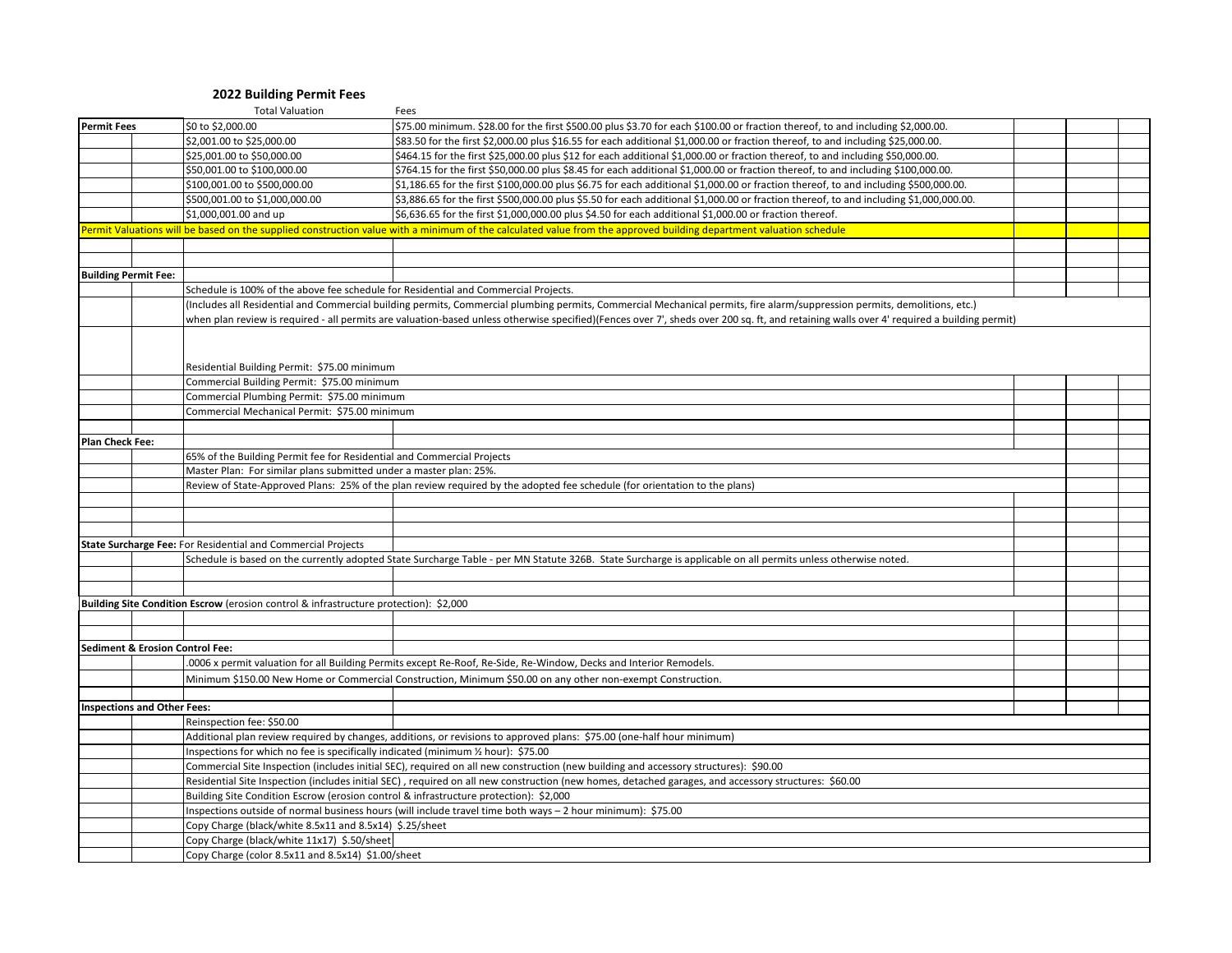|  | Copy Charge (color 11x17) \$2.00/sheet                                                             |                                                                                                                                               |  |  |  |  |  |  |
|--|----------------------------------------------------------------------------------------------------|-----------------------------------------------------------------------------------------------------------------------------------------------|--|--|--|--|--|--|
|  | Print or copy charge (large plan sheet) \$4.00                                                     |                                                                                                                                               |  |  |  |  |  |  |
|  | Change of Use Permit: \$100.00                                                                     |                                                                                                                                               |  |  |  |  |  |  |
|  | Duplicate Inspection Record: \$25.00                                                               |                                                                                                                                               |  |  |  |  |  |  |
|  |                                                                                                    | Permit Extension/Renewal within 6 mos. of expiration (no plan changes, no code changes, new permit number issued): 50% of original permit fee |  |  |  |  |  |  |
|  |                                                                                                    | Permit Renewal after 6 mos. of expiration (new permit required): based on valuation of remaining work (requires new permit)                   |  |  |  |  |  |  |
|  | License Look-Up (Contractor License Verification): \$5.00 (326B.815)                               |                                                                                                                                               |  |  |  |  |  |  |
|  | Lead Certification (for eligible construction) Contractor Lead Certification Verification): \$5.00 |                                                                                                                                               |  |  |  |  |  |  |
|  | Temporary Certificate of Occupancy - Escrow (less costs to administer): City fee TBD               |                                                                                                                                               |  |  |  |  |  |  |
|  |                                                                                                    | Refunds (MN Rules Chapter 1300.0160 Subp. 9 "The municipality shall establish a permit and plan review refund policy.")                       |  |  |  |  |  |  |
|  | o Plan Review (if plan review has not started): no charge                                          |                                                                                                                                               |  |  |  |  |  |  |
|  | o Plan Review (if plan review has started): 0%                                                     |                                                                                                                                               |  |  |  |  |  |  |
|  |                                                                                                    | o Permit fee (if work not started) within 6 months of permit issuance by municipality): 75%                                                   |  |  |  |  |  |  |
|  | o Maintenance Permits (OTC): 0%                                                                    |                                                                                                                                               |  |  |  |  |  |  |
|  |                                                                                                    |                                                                                                                                               |  |  |  |  |  |  |
|  |                                                                                                    |                                                                                                                                               |  |  |  |  |  |  |
|  | Special Investigation Fee: 100% of permit fee.                                                     |                                                                                                                                               |  |  |  |  |  |  |

|                                           | <b>Commercial Mechanical and Plumbing Fees</b>                               |                                                                                        |  |  |
|-------------------------------------------|------------------------------------------------------------------------------|----------------------------------------------------------------------------------------|--|--|
|                                           | Based on valuation (plan review required) - includes commercial water heater |                                                                                        |  |  |
|                                           |                                                                              |                                                                                        |  |  |
| <b>Residential Plumbing Permit Fees</b>   |                                                                              |                                                                                        |  |  |
|                                           | New/Replacement Fixtures: \$10 per fixture with a \$75 minimum               |                                                                                        |  |  |
|                                           | Irrigation System: \$75                                                      |                                                                                        |  |  |
|                                           |                                                                              |                                                                                        |  |  |
| <b>Residential Mechanical Permit Fees</b> |                                                                              |                                                                                        |  |  |
|                                           | New/Replacement Appliances: \$75 (minimum) \$37.50 each                      |                                                                                        |  |  |
|                                           | Gas Fitting with Mechanical permit: \$50 (includes all gasline/fittings)     |                                                                                        |  |  |
|                                           | Gas Line only permit: \$75.00 (includes all gas lines)                       |                                                                                        |  |  |
|                                           |                                                                              |                                                                                        |  |  |
| <b>Residential Maintenance Permits</b>    |                                                                              |                                                                                        |  |  |
|                                           |                                                                              | Reroof, Reside, Window Replacement, Door Replacement, Garage Door Replacement: \$75.00 |  |  |
|                                           |                                                                              |                                                                                        |  |  |
| <b>Permit Fees</b>                        |                                                                              |                                                                                        |  |  |
|                                           | Deck Permit fee                                                              | Permit valuation plus state surcharge                                                  |  |  |
|                                           | Demolition                                                                   | Based on valuation (plan review required) plus state surcharge                         |  |  |
|                                           | Fencing over 7 Feet                                                          | Based on valuation (plan review required)                                              |  |  |
|                                           | Fireplace - Wood                                                             | Permit valuation + Plan Review plus state surcharge                                    |  |  |
|                                           | Irrigation - Commercial                                                      | Permit valuation (backflow preventer included) plus state surcharge                    |  |  |
|                                           | <b>Pre-Fabricated SFD</b>                                                    | \$250 plus state surcharge                                                             |  |  |
|                                           | Pre-Fabricated Foundation                                                    | Permit valuation + Plan Review plus state surcharge                                    |  |  |
|                                           | <b>RPZ Backflow Preventer - Commercial</b>                                   | Based on valuation (plan review required)                                              |  |  |
|                                           | Reroof - Residential                                                         | \$75.00 plus state surcharge                                                           |  |  |
|                                           | Reroof - Commercial                                                          | Based on valuation (plan review required)                                              |  |  |
|                                           | Residing - Residential                                                       | \$75.00 plus state surcharge                                                           |  |  |
|                                           | Retaining Wall - Residential 4+ feet from                                    |                                                                                        |  |  |
|                                           | footing                                                                      | Based on valuation (plan review required)                                              |  |  |
|                                           | Retaining Wall - Commercial                                                  | Based on valuation (plan review required)                                              |  |  |
|                                           | Septic - Residential                                                         | \$100.00 plus state surcharge                                                          |  |  |
|                                           | Water Heaters - Residential                                                  | \$75.00 plus state surcharge                                                           |  |  |
|                                           | Water Heaters - Commercial                                                   | Based on valuation (plan review required)                                              |  |  |
|                                           | <b>Water Softeners</b>                                                       | \$75.00 plus state surcharge                                                           |  |  |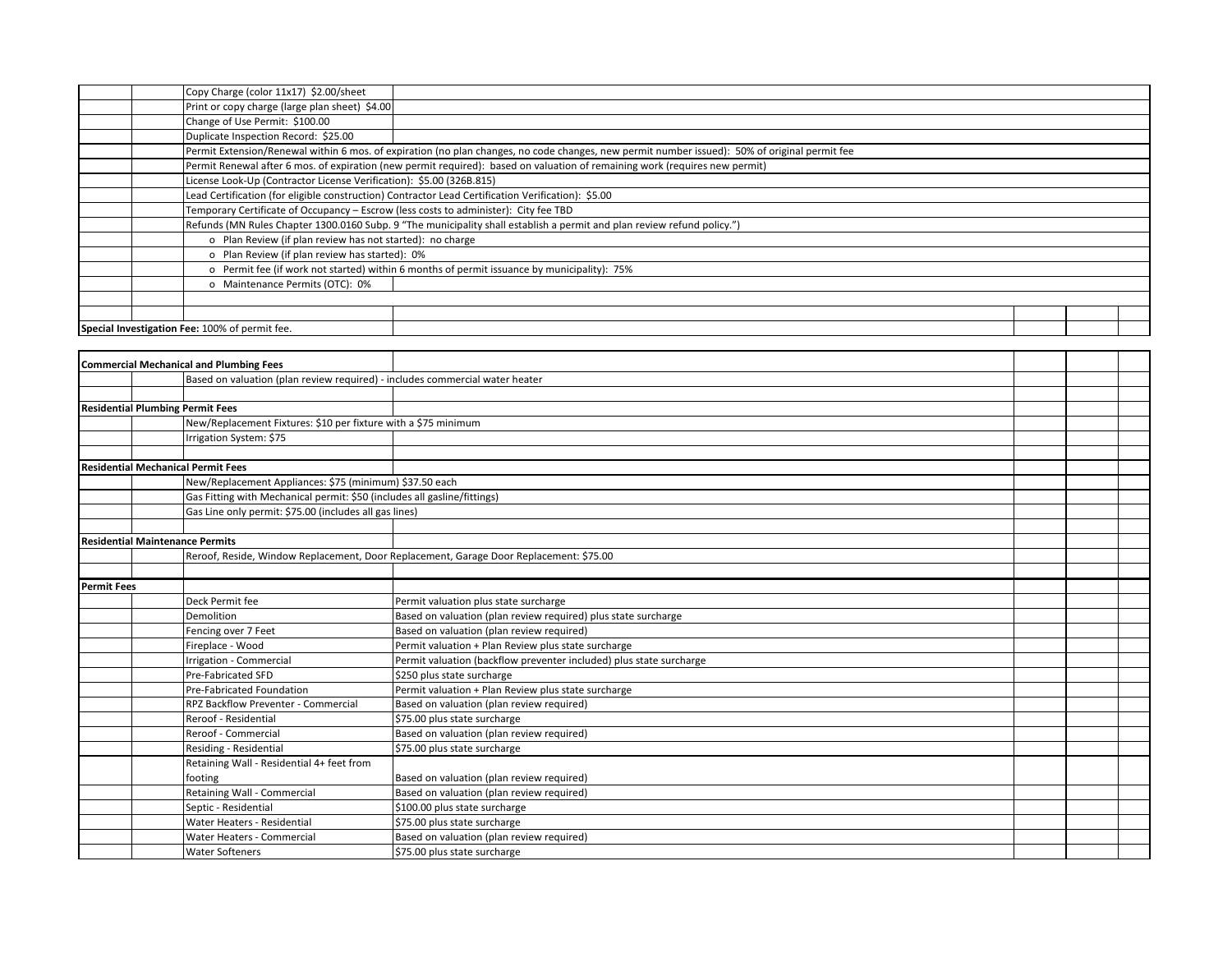|         | Window/Door/Garage Door Replacement - R(\$75.00 plus state surcharge                                         |                                           |  |  |
|---------|--------------------------------------------------------------------------------------------------------------|-------------------------------------------|--|--|
|         | Window Replacement - Commercial                                                                              | Based on valuation (plan review required) |  |  |
|         |                                                                                                              |                                           |  |  |
|         | Zoning Permit (Fences, swimming pool,                                                                        |                                           |  |  |
|         | accessory structures, patio, etc. - a building                                                               |                                           |  |  |
|         | permit and/or variance may also be                                                                           |                                           |  |  |
|         | required)                                                                                                    | \$75.00                                   |  |  |
|         | Anything not listed above the permit cost is based on valuation, unless determined by the Building Official. |                                           |  |  |
|         |                                                                                                              |                                           |  |  |
|         |                                                                                                              |                                           |  |  |
| Move-In |                                                                                                              |                                           |  |  |
|         | Pre-Move Inspection: \$180.00 each                                                                           |                                           |  |  |
|         | Moved-In Structure (not including foundation, interior remodel, etc.): \$300.00 each                         |                                           |  |  |

| Move-In |                                                                                      |                                                                                       |  |  |  |  |  |
|---------|--------------------------------------------------------------------------------------|---------------------------------------------------------------------------------------|--|--|--|--|--|
|         |                                                                                      | Pre-Move Inspection: \$180.00 each                                                    |  |  |  |  |  |
|         | Moved-In Structure (not including foundation, interior remodel, etc.): \$300.00 each |                                                                                       |  |  |  |  |  |
|         |                                                                                      | Move-In Mobile Home (not including foundation, interior remodel, etc.): \$500.00 each |  |  |  |  |  |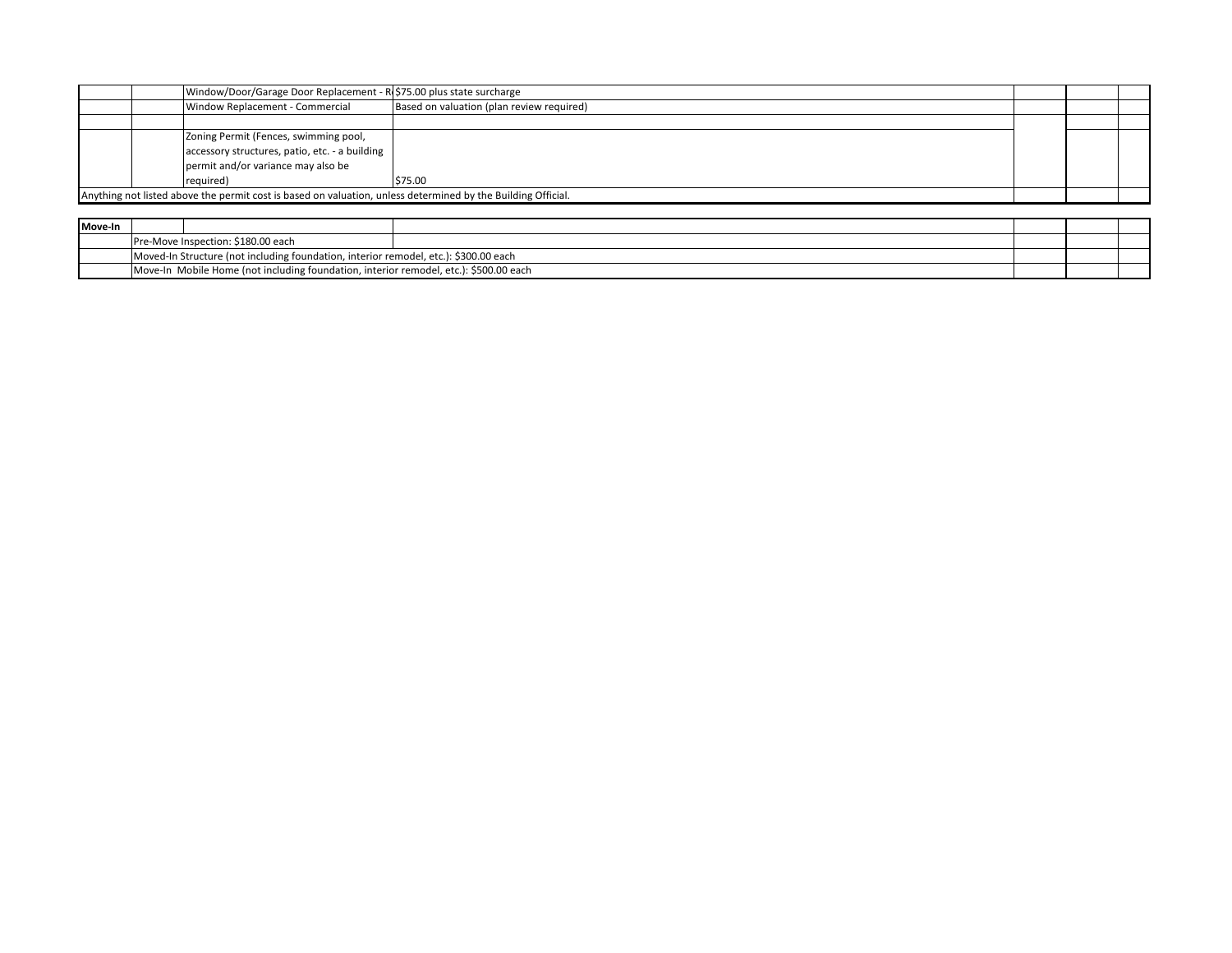|                          | <b>2022 Public Works Fees</b> |                                     |        |          |
|--------------------------|-------------------------------|-------------------------------------|--------|----------|
| Equipment                | <b>Terms and Conditions</b>   |                                     | Charge |          |
| GMC 1 Ton                |                               | \$                                  | 50.00  | Per hour |
|                          | With plow and sander          | \$                                  | 80.00  | Per hour |
|                          | With sprayer                  | \$                                  | 80.00  | Per hour |
| Generator - 20 hp        |                               | \$                                  | 30.00  | Per hour |
| Generator - Portable     |                               | \$                                  | 20.00  | Per hour |
| Jetter/Vac               |                               | \$                                  | 150.00 | Per hour |
| Toro Grounds Master 7210 | With 100" deck                | \$                                  | 100.00 | Per hour |
|                          | With broom                    | \$                                  | 75.00  | Per hour |
|                          | With snow blower              | \$                                  | 75.00  | Per hour |
|                          | with v-plow                   | $\overline{\xi}$                    | 75.00  | Per hour |
| Kubota MX 125            |                               | $\overline{\boldsymbol{\zeta}}$     | 75.00  | Per hour |
|                          | With Blower                   | \$                                  | 100.00 | Per hour |
| Kubota RTV 900           |                               | \$                                  | 35.00  | Per hour |
|                          | With post pounder             | $\overline{\xi}$                    | 50.00  | Per hour |
|                          | With sprayer                  | \$                                  | 50.00  | Per hour |
| Kubota RTV 1100          |                               | \$                                  | 35.00  | Per hour |
|                          | With Blade                    | $\overline{\xi}$                    | 50.00  | Per hour |
| Mower - Walk Behind      |                               | $\overline{\boldsymbol{\zeta}}$     | 20.00  | Per hour |
| Mower - Rider            |                               | \$                                  | 35.00  | Per hour |
| Chain saw                |                               | \$                                  | 25.00  | Per hour |
| Weed trimmer             |                               | \$                                  | 25.00  | Per hour |
| Cut off saw              |                               | \$                                  | 25.00  | Per hour |
| Plate compactor          |                               | $\overline{\boldsymbol{\zeta}}$     | 25.00  | Per hour |
| Payloader                |                               | \$                                  | 100.00 | Per hour |
|                          | with plow                     | $\overline{\boldsymbol{\varsigma}}$ | 150.00 | Per hour |
| Pickup                   |                               | \$                                  | 35.00  | Per hour |
|                          | With plow                     | \$                                  | 50.00  | Per hour |
| Single Axel Truck        |                               | $\overline{\xi}$                    | 50.00  | Per hour |
|                          | With plow and wing            | \$                                  | 75.00  | Per hour |
| <b>Tandem Axel Truck</b> |                               | \$                                  | 80.00  | Per hour |
|                          | With plow and wing            | \$                                  | 100.00 | Per hour |
| <b>Skid Loader</b>       |                               | $\overline{\boldsymbol{\varsigma}}$ | 75.00  | Per hour |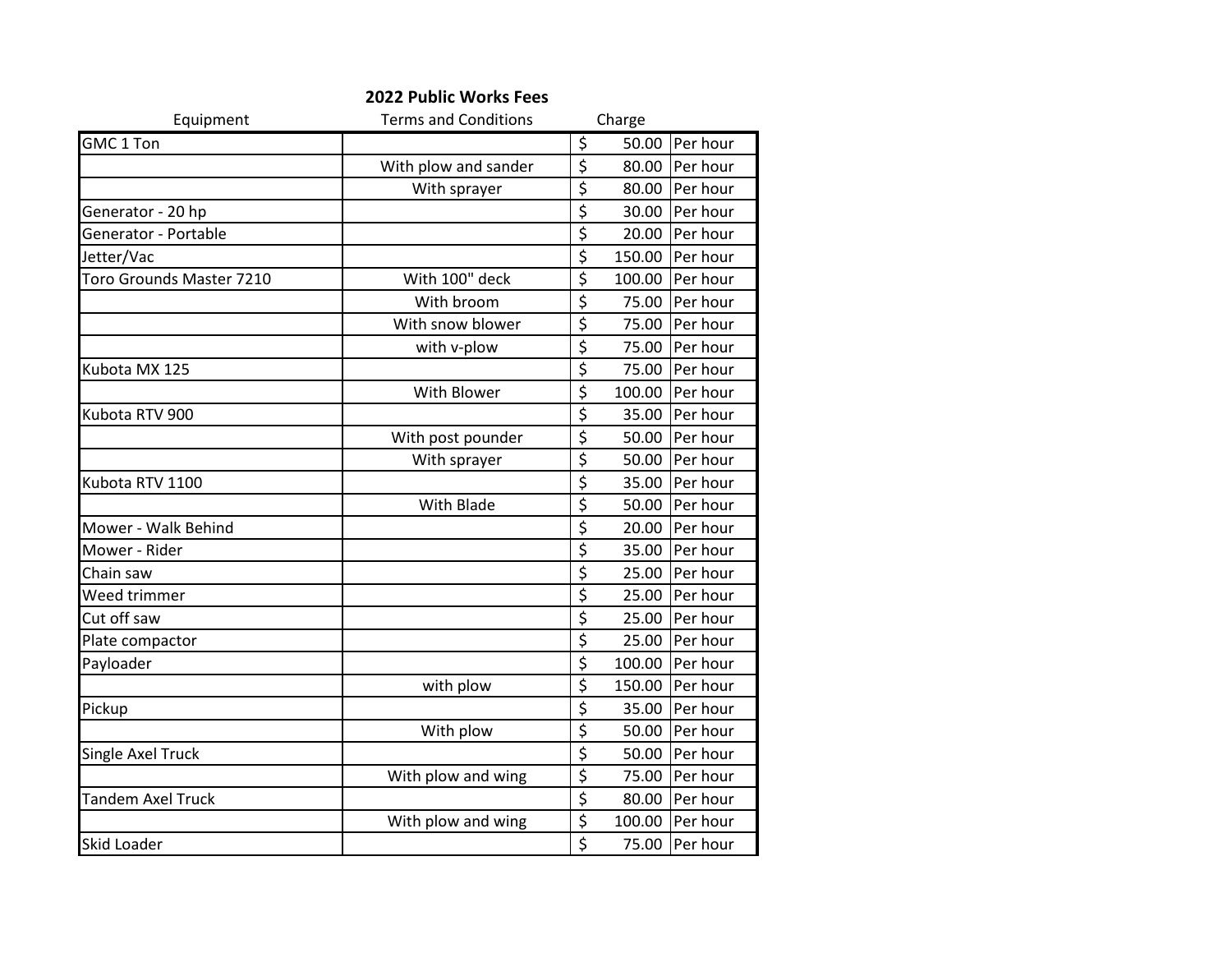|                                                                                          | asphalt planer               | \$ | 65.00  | <b>Per hour</b> |  |  |  |
|------------------------------------------------------------------------------------------|------------------------------|----|--------|-----------------|--|--|--|
|                                                                                          | box broom                    | \$ | 65.00  | <b>Per hour</b> |  |  |  |
|                                                                                          | grappel                      | \$ | 45.00  | Per hour        |  |  |  |
|                                                                                          | auger & bit                  | \$ | 45.00  | Per hour        |  |  |  |
|                                                                                          | plow                         | \$ | 20.00  | Per hour        |  |  |  |
|                                                                                          | broom                        | \$ | 20.00  | Per hour        |  |  |  |
|                                                                                          | blower                       | \$ | 20.00  | Per hour        |  |  |  |
| Snow Blower Walk Behind                                                                  |                              | \$ | 20.00  | <b>Per hour</b> |  |  |  |
| Sweeper                                                                                  |                              | \$ | 250.00 | <b>Per hour</b> |  |  |  |
| Tractor - 35 HP                                                                          |                              | \$ | 30.00  | <b>Per hour</b> |  |  |  |
|                                                                                          | With sprayer                 | \$ | 40.00  | Per hour        |  |  |  |
| Tractor - 60 HP                                                                          |                              | \$ | 40.00  | Per hour        |  |  |  |
|                                                                                          | With 14' mower               | \$ | 75.00  | <b>Per hour</b> |  |  |  |
|                                                                                          |                              |    |        |                 |  |  |  |
| <b>Water Pumps</b>                                                                       | Both the 1 1/2" and 2" pumps | \$ | 35.00  | Per hour        |  |  |  |
| Water Wagon                                                                              |                              | \$ | 20.00  | Per hour        |  |  |  |
|                                                                                          |                              |    |        |                 |  |  |  |
| A one hour minimum charge applies to all Public Works fees. City equipment is not rented |                              |    |        |                 |  |  |  |
| without a city employee operator. Usage fees do not include labor.                       |                              |    |        |                 |  |  |  |

# **2022 Public Works Maintenance Supplies**

| Winter Maintenance Treatments |                            |    |       |                    |
|-------------------------------|----------------------------|----|-------|--------------------|
|                               | salt brine                 |    |       | $0.25$  per gallon |
|                               | salt brine amp 80/20 blend | \$ |       | 0.80 per gallon    |
|                               | salt brine amp 90/10 blend | ς  | 0.60  | per gallon         |
|                               | untreated rock salt        |    | 90.00 | per ton            |
|                               |                            |    |       |                    |
|                               |                            |    |       |                    |
|                               |                            |    |       |                    |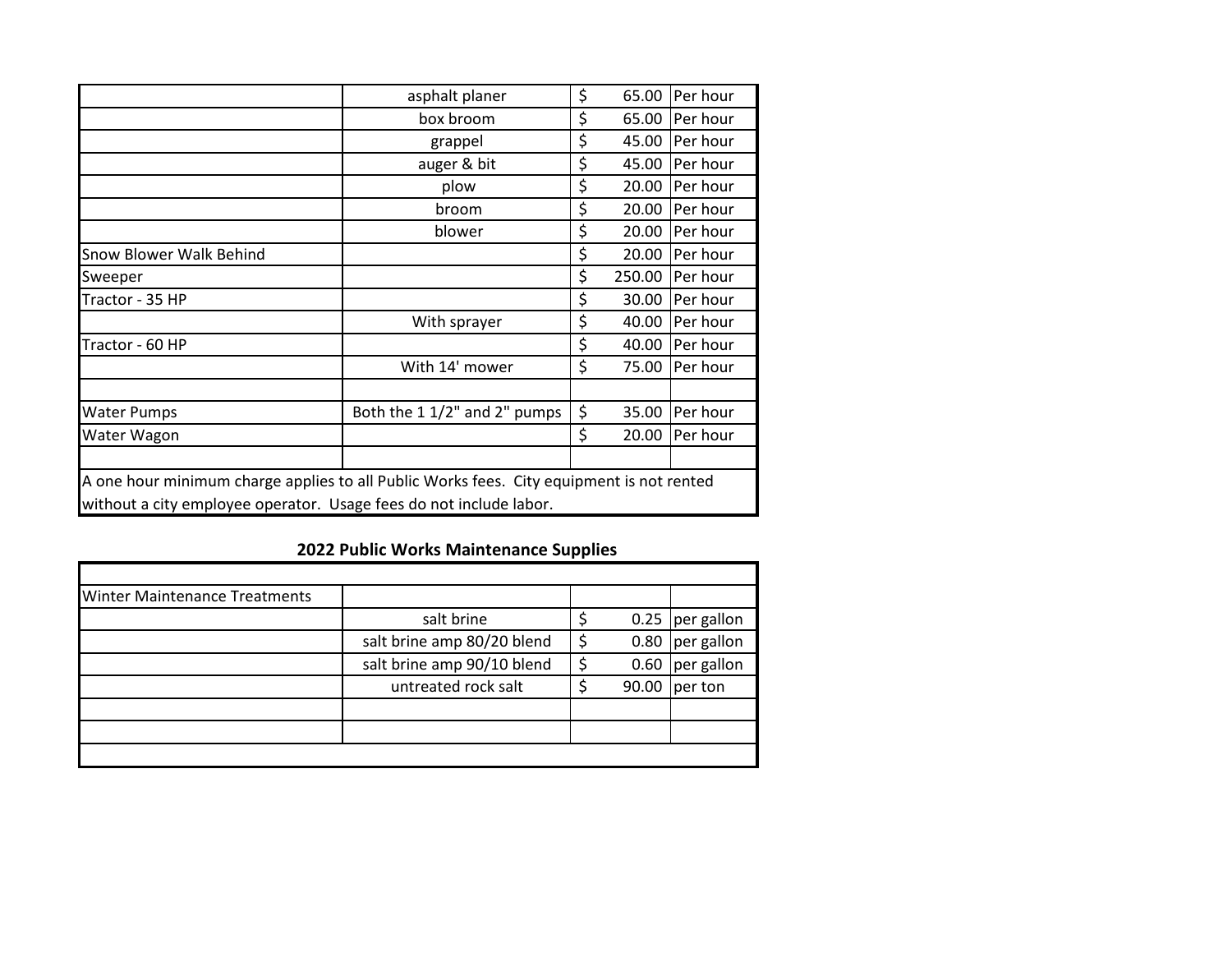## **2022 Fire Department Fees**

| Type                      | <b>Terms and Conditions</b>                                                          |              |
|---------------------------|--------------------------------------------------------------------------------------|--------------|
| Aerial Ladder or Platform | Hourly Rate with Staff of 6                                                          | \$<br>525.00 |
| Engine 1250 GPM           | Hourly Rate with Staff of 5                                                          | \$<br>410.00 |
| Tanker with a pump        | Hourly Rate with Staff of 2                                                          | \$<br>260.00 |
| Tanker without a pump     | Hourly Rate with Staff of 2                                                          | \$<br>210.00 |
| <b>Grass Rig</b>          | Hourly Rate with Staff of 2                                                          | \$<br>180.00 |
| <b>Heavy Rescue</b>       | Hourly Rate with Staff of 6                                                          | \$<br>430.00 |
| Light Rescue              | Hourly Rate with Staff of 4                                                          | \$<br>275.00 |
| Utility                   | Hourly Rate with Staff of 4                                                          | \$<br>240.00 |
| <b>Boat</b>               | Hourly Rate with Staff of 2                                                          | \$<br>195.00 |
| Haz Mat Trailer           | Hourly Rate with Staff of 6                                                          | \$<br>400.00 |
| <b>ATV</b>                | Hourly Rate with Staff of 2                                                          | \$<br>150.00 |
|                           |                                                                                      |              |
|                           | A one hour minimum charge applies to all Fire Department fees. City equipment is not |              |
|                           | rented without a city employee operator. Usage fees do not include labor.            |              |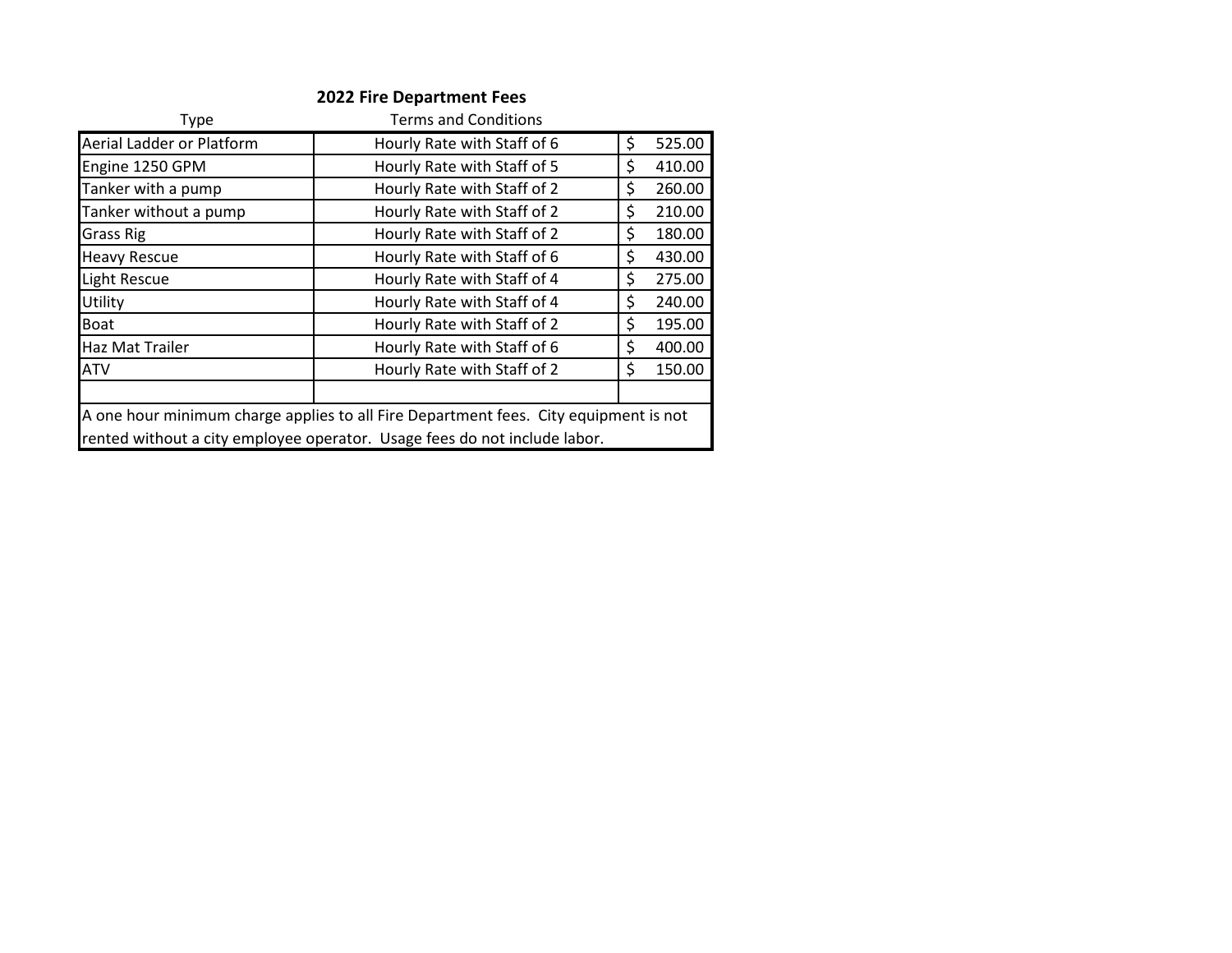## **2022 Right-of-Way Fees**

| Type                                        |    |            |                     |                                   |  |
|---------------------------------------------|----|------------|---------------------|-----------------------------------|--|
| <b>Annual Registration Fee</b>              | \$ | 25.00      |                     |                                   |  |
|                                             |    |            |                     |                                   |  |
| <b>Extra Work Added Permit</b>              | \$ | 50.00      |                     |                                   |  |
| Installing utilities in an existing conduit | \$ | 125.00     |                     |                                   |  |
| <b>Obstruction Permit</b>                   |    | $0-7$ days | 8-30 days           | 31 or more days                   |  |
|                                             | \$ | 25.00      | 75.00<br>\$         | \$125.00                          |  |
|                                             |    |            |                     |                                   |  |
| <b>Residential Drop</b>                     | Ś  | 125.00     |                     |                                   |  |
| <b>Utility Permit</b>                       | Ś. | 400.00     |                     | Plus \$0.25 per foot over 300' to |  |
|                                             |    |            | be capped at 5,280' |                                   |  |
| Work without a permit fine                  |    |            |                     | Double standard permit fee        |  |